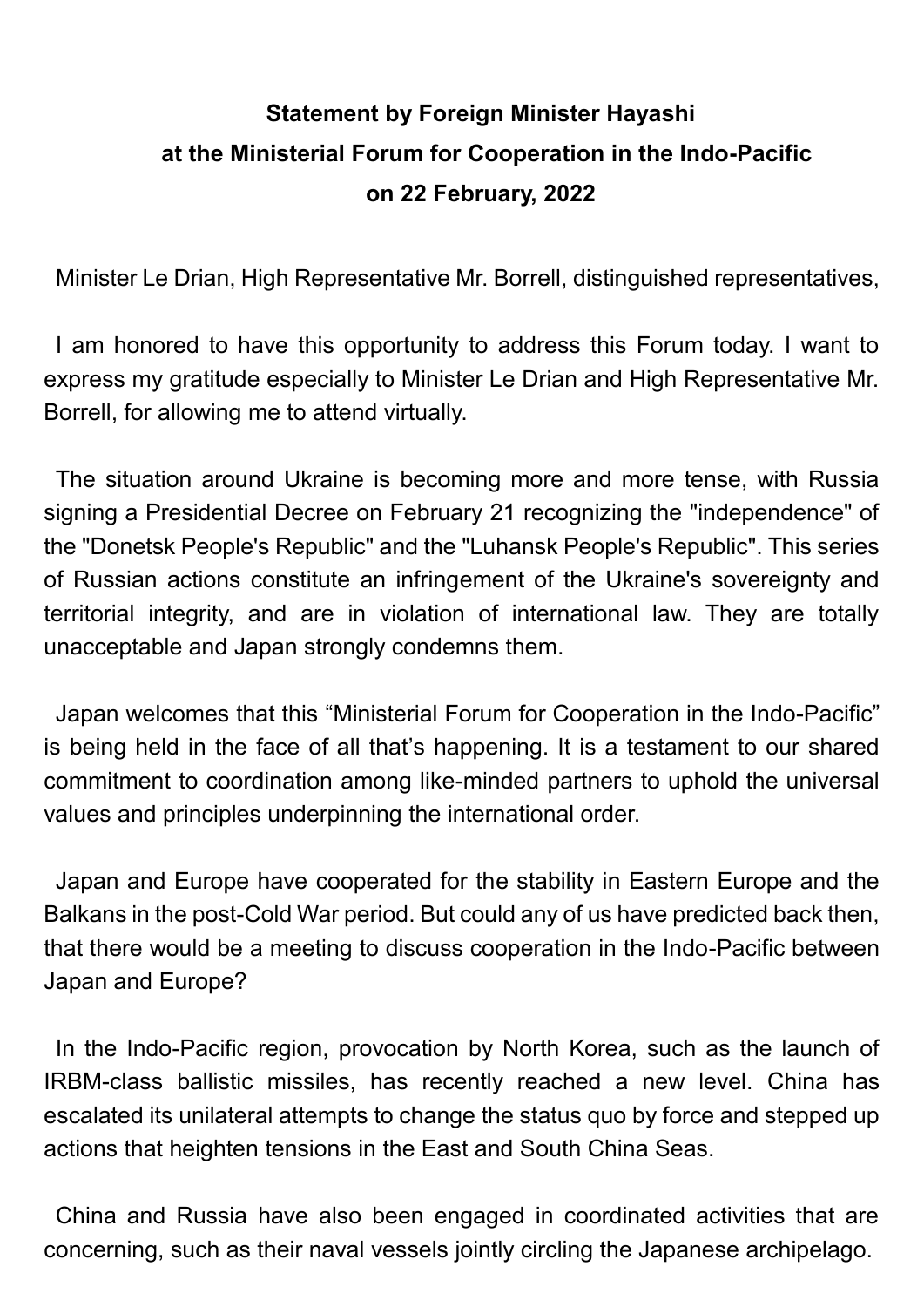China has expressed support for Russia's position regarding security, including no-Eastward expansion of NATO, in the joint statement at the recent China-Russia Summit meeting.

The guiding principles for dealing with this new international environment remains the same; the fundamental values and principles of freedom, democracy, human rights and the rule of law. In each of our regions, the logic of power is becoming increasingly manifest and is shaking the existing international order. The "power" I mention here involves not only military muscles but also economic and technological clout, as illustrated by cyber-attacks and economic coercion that Europe has suffered.

Japan aims to respond to changes in the balance of power in the region by strengthening our own defence capabilities and focusing on the Japan-U.S. Alliance. Only then, can diplomatic efforts to achieve genuine peace and stability be more effective.

At the same time, we need to build a rules-based, free and open international order in the Indo-Pacific region, which is the engine of growth for the global economy, encompassing more than half of the world's population. In order to realize this vision, it is more important than ever to strengthen unity and collaboration among us on top of each country's individual efforts, whether it is cooperation among Europeans, among other like-minded countries, or among the Quad and others.

In this context, ASEAN, located at the heart of the Indo-Pacific, is the cornerstone of efforts to achieve a "free and open Indo-Pacific". It is essential that Japan and the EU both support and encourage the ASEAN centrality and unity.

Now, I would like to turn to how I believe Japan and Europe should go about working with each other in concrete ways.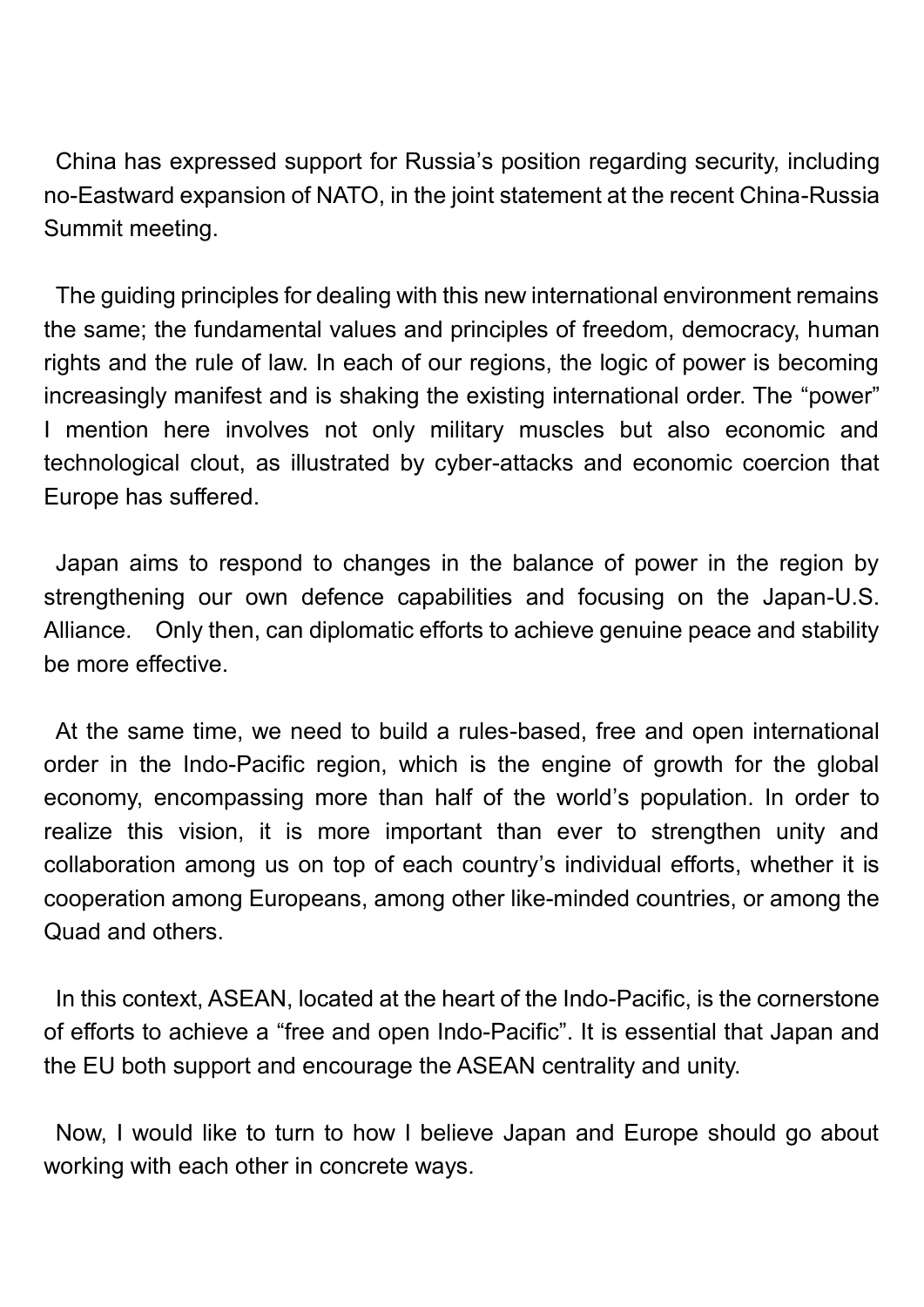Firstly, efforts to ensure maritime security and safety are essential for promoting stability and prosperity in the region. Japan will continue to assist in areas such as capacity building in maritime law enforcement.

We welcome the deployment of European vessels to the Indo-Pacific and joint exercises with regional partners, including Japan. Looking ahead, we hope to see an even greater presence of our European friends in this region.

Secondly, in supporting infrastructure development, it is necessary to present options that are both attractive and fair. In this regard, Japan is taking initiatives such as participating in the undersea cable extension project in Eastern Micronesia, together with the US and Australia.

In addition, we must not condone attempts to increase undue influence by exploiting the tendency of developing countries with weak financial foundations to lean heavily on a particular country. In order to help those countries achieve sustainable development, we must also address unfair and opaque lending practices outside the framework of international rules. From this perspective, it is important to create an environment in which developing countries won't have to resort to lending that does not comply with international rules.

While keeping in mind these issues, Japan and the EU should work with other like-minded countries. Japan looks forward to pursuing synergies with the EU's Global Gateway under the Japan-EU Connectivity Partnership.

Third, Japan has achieved economic growth by benefiting from the expansion of a free and fair economic zone after the World War Two. This is why we need to continue to strongly oppose unfair trade practices and economic coercion and to maintain and strengthen a rules-based, free and open international economic order, working with like-minded countries.